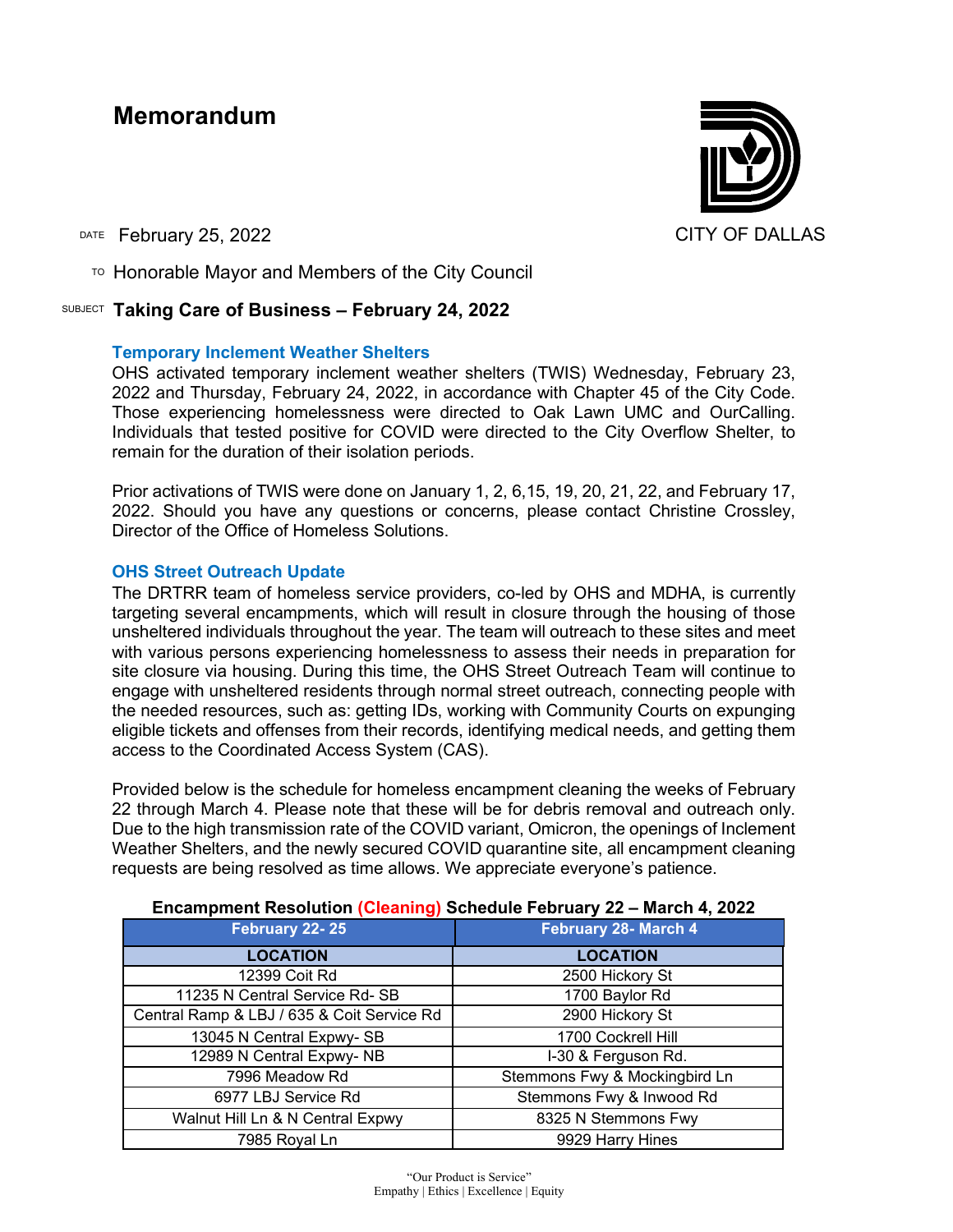#### SUBJECT **Taking Care of Business – February 24, 2022**

| <b>Stemmons Fwy &amp; Medical District</b> | 2253 Storey Ln                   |
|--------------------------------------------|----------------------------------|
|                                            | Web Chapel Extension & Storey Ln |
|                                            | 2465 Crown Rd                    |
|                                            | Stemmons Fwy & Oak Lawn          |
|                                            | 11555 Harry Hines                |
|                                            | 1133 Riverfront                  |
|                                            | Starlight & Northwest Hwy        |
|                                            | 2380 Northwest Hwy               |
|                                            | Harry Hines & Northwest Hwy      |
|                                            | 11844 Josey Ln                   |

OHS continues to urge people who see an encampment to report via 311 or 311's OurDallas smartphone app to ensure strategic alignment with comprehensive OHS outreach. The DRTRR Dashboard through MDHA, was presented to the Citizens Homelessness Commission and the Dallas Area Partnership Board in November of 2021 and is now live. The OHS Service Request dashboard can be utilized to track the progress of encampment resolution efforts. Please visit the [dashboard](https://gcc02.safelinks.protection.outlook.com/?url=https%3A%2F%2Fdallasgis.maps.arcgis.com%2Fapps%2Fopsdashboard%2Findex.html%23%2Fccd41f0d795f407a94ae17e2c27bf073&data=04%7C01%7Ctatjana.williams%40dallascityhall.com%7C4b9c8d4befd14de6acde08d9f64fbbe7%7C2935709ec10c4809a302852d369f8700%7C0%7C0%7C637811644694247873%7CUnknown%7CTWFpbGZsb3d8eyJWIjoiMC4wLjAwMDAiLCJQIjoiV2luMzIiLCJBTiI6Ik1haWwiLCJXVCI6Mn0%3D%7C3000&sdata=MvqFY504pDKM%2F8fqKJuGZqIGZ4Si4RyYp1zrp1JTERo%3D&reserved=0) and feel free to share this tool with residents. If you have any questions please reach out to Christine Crossley, Director of the Office of Homeless Solutions.

# **ForwardDallas: Let's Map It!**

Planning and Urban Design Department continues to provide avenues to get resident & stakeholder feedback on land use to inform the ForwardDallas Land Use Plan update. PUD recently launched an interactive map that allows for area-specific feedback. Feel free to check out the [interactive map](https://gcc02.safelinks.protection.outlook.com/?url=https%3A%2F%2Fdallascityhall.mysocialpinpoint.com%2Fmapping%23%2F&data=04%7C01%7Ctatjana.williams%40dallascityhall.com%7C55f4d62e6bb349fdddc408d9f6dadeca%7C2935709ec10c4809a302852d369f8700%7C0%7C0%7C637812242160505596%7CUnknown%7CTWFpbGZsb3d8eyJWIjoiMC4wLjAwMDAiLCJQIjoiV2luMzIiLCJBTiI6Ik1haWwiLCJXVCI6Mn0%3D%7C3000&sdata=RJwIVi3V32LDrtQsJmwBYbxPAOSieTJt%2FZKVyP9DaVc%3D&reserved=0) and provide your input! More about the ForwardDallas update at **[www.dallascityhall.com/forwarddallas](https://gcc02.safelinks.protection.outlook.com/?url=http%3A%2F%2Fwww.dallascityhall.com%2Fforwarddallas&data=04%7C01%7Ctatjana.williams%40dallascityhall.com%7C55f4d62e6bb349fdddc408d9f6dadeca%7C2935709ec10c4809a302852d369f8700%7C0%7C0%7C637812242160505596%7CUnknown%7CTWFpbGZsb3d8eyJWIjoiMC4wLjAwMDAiLCJQIjoiV2luMzIiLCJBTiI6Ik1haWwiLCJXVCI6Mn0%3D%7C3000&sdata=kMhEODdqk9URf0wFOeCF3ERWQua6WdGGhdAGtTD6Ges%3D&reserved=0)**. Should you have any questions or concerns, please contact Lawrence Agu, Chief Planner in Planning and Urban Design.

#### **Fee Amnesty Program Launches March 1 at Dallas Public Library**

Dallas Public Library's semiannual fee amnesty program, The Big Read Down, will run March 1 – 30, 2022. During this period, library customers may track their reading and complete other activities, such as signing up for library e-materials or participating in a library program, to earn amnesty for accrued fees. Library card holders can read to reduce their own fees or donate toward the fees of others. Each 15 minutes read equals \$1.00 toward fee amnesty, and each activity completed equals \$17.00. Minutes read that are not applied to the user will be distributed to each branch library based upon the poverty rate in that area. This will make it possible to forgive library fees in cases involving lower income families and individuals. To sign up and start logging, go to [dallaslibrary.beanstack.org.](https://gcc02.safelinks.protection.outlook.com/?url=https%3A%2F%2Fdallaslibrary.beanstack.org%2Freader365&data=04%7C01%7Ctatjana.williams%40dallascityhall.com%7C759f1ac68a084a27729308d9f636c129%7C2935709ec10c4809a302852d369f8700%7C0%7C0%7C637811538051617919%7CUnknown%7CTWFpbGZsb3d8eyJWIjoiMC4wLjAwMDAiLCJQIjoiV2luMzIiLCJBTiI6Ik1haWwiLCJXVCI6Mn0%3D%7C3000&sdata=Isp%2Fj6823edZu6je2s%2B8ojtco2cArG%2BTP0ksvpAUdOQ%3D&reserved=0) Should you have questions or concerns, please contact Heather Lowe, Assistant Director of Dallas Public Library.

#### **Code Compliance Door Hangers**

Code Compliance's Nuisance Abatement division continues to proactively address illegal dumping concerns in the City of Dallas and have now created more marketing tools to do so. The Illegal Dumping Task Force is distributing door hangers to property owners and residents in the vicinity of a suspected site where illegal dumping has occurred. The door hangers inform residents of what illegal dumping is, the potential penalties, and tips on how to properly dispose items. In reviewing data, Staff found illegal dumping mostly occurs on vacant lots, often by residents who live and work in the area. The door hangers are another